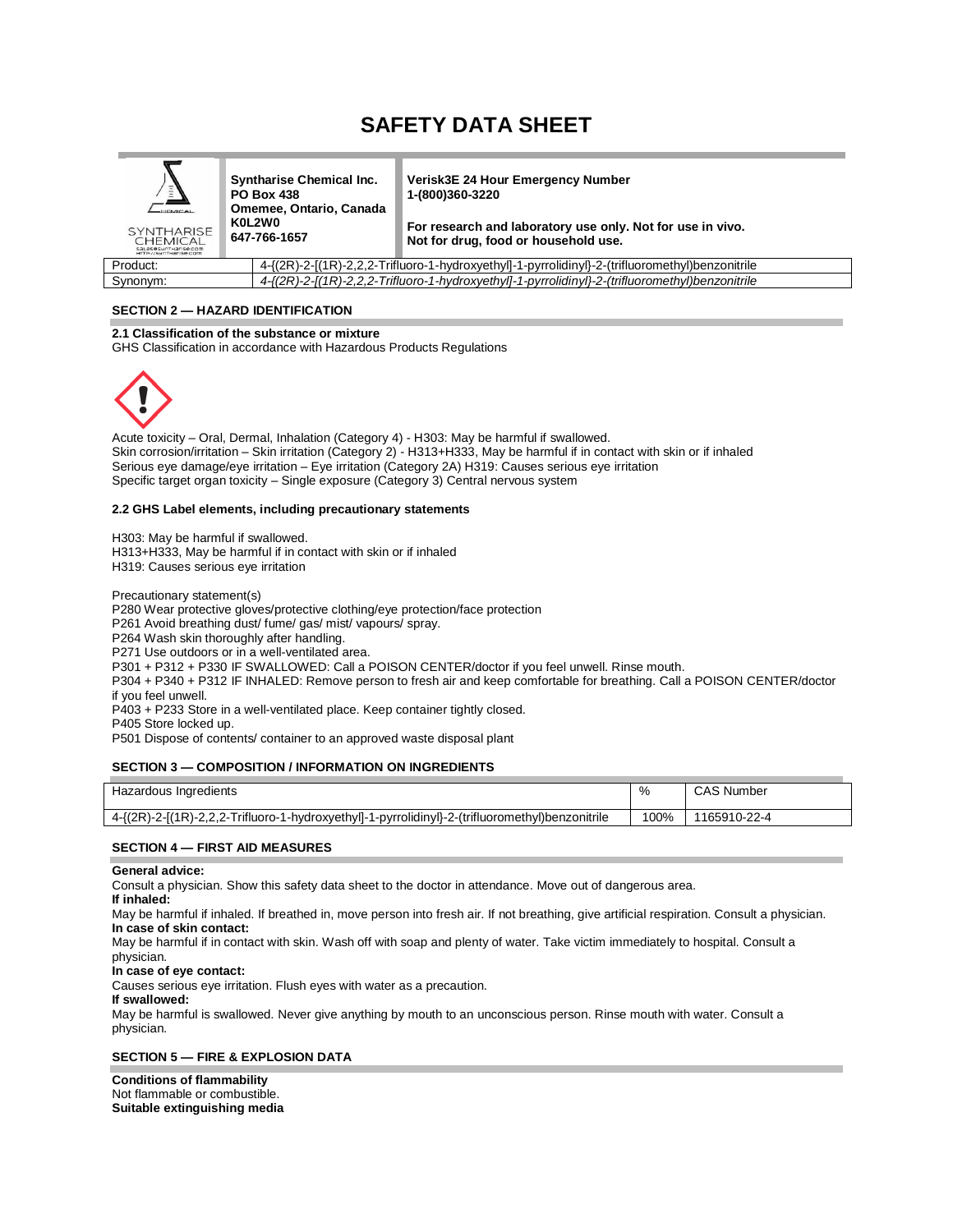Use water spray, alcohol-resistant foam, dry chemical or carbon dioxide. **Special protective equipment for firefighters**  Wear self contained breathing apparatus for fire fighting if necessary. **Hazardous combustion products**  Thermal decomposition may produce toxic gases such as carbon monoxide, hydrogen chloride, carbon dioxide, and nitrogen oxides. **Explosion data - sensitivity to mechanical impact** no data available

**Explosion data - sensitivity to static discharge**  no data available

#### **SECTION 6 — ACCIDENTAL RELEASE MEASURES**

#### **Personal precautions**

Wear respiratory protection. Avoid dust formation. Avoid breathing dust, vapours, mist or gas. Ensure adequate ventilation. Evacuate personnel to safe areas.

**Environmental precautions** 

Prevent further leakage or spillage if safe to do so. Do not let product enter drains.

**Methods and materials for containment and cleaning up** 

Pick up and arrange disposal without creating dust. Sweep up and shovel. Keep in suitable, closed containers for disposal.

#### **SECTION 7 — HANDLING AND STORAGE**

#### **Precautions for safe handling**

Avoid contact with skin and eyes. Avoid formation of dust. Provide appropriate exhaust ventilation at places where dust is formed. Normal measures for preventive fire protection.

#### **Conditions for safe storage**

Keep container tightly closed in a dry and well-ventilated place away from incompatible chemicals. Recommended storage temperature: <10 °C

#### **SECTION 8 — EXPOSURE CONTROL/PERSONAL PROTECTION**

#### **Personal protective equipment**

#### **Respiratory protection**

Where risk assessment shows air-purifying respirators are appropriate, use a full-face particle respirator type N99 (US) or type P2 (EN 143) respirator cartridges as a backup to engineering controls. If the respirator is the sole means of protection, use a full-face supplied air respirator. Use respirators and components tested and approved under appropriate government standards such as NIOSH (US) or CEN (EU).

#### **Hand protection**

Handle with gloves. Gloves must be inspected prior to use. Use proper glove removal technique (without touching glove's outer surface) to avoid skin contact with this product. Dispose of contaminated gloves after use in accordance with applicable laws and good laboratory practices. Wash and dry hands.

## **Full contact**

**Material:** Nitrile rubber or Latex gloves

**Splash contact** 

**Material:** Nitrile rubber or Latex gloves

#### **Eye protection**

Face shield and safety glasses Use equipment for eye protection tested and approved under appropriate government standards such as NIOSH (US) or EN 166(EU).

#### **Skin and body protection**

Complete suit protecting against chemicals, The type of protective equipment must be selected according to the concentration and amount of the dangerous substance at the specific workplace.

#### **Hygiene measures**

Avoid contact with skin, eyes and clothing. Wash hands before breaks and immediately after handling the product.

#### **Engineering controls**

If user operations generate dust, fume or mist, use ventilation to keep exposure to airborne contaminants below the exposure limit.

#### **SECTION 9 — PHYSICAL & CHEMICAL PROPERTIES**

| Form                          | Solid                  |  |
|-------------------------------|------------------------|--|
| Odour & Appearance:           | white odourless powder |  |
| Molecular Weight:             | 338.2483q/mol          |  |
| Molecular Formula:            | C14H12F6N2O            |  |
| Odour Threshold (ppm):        | N/A                    |  |
| Specific Gravity:             | N/A                    |  |
| Vapour Density ( $air = 1$ ): | N/A                    |  |
| Vapour Pressure               | N/A                    |  |
| $(mmHq)$ :                    |                        |  |
| <b>Evaporation Rate:</b>      | N/A                    |  |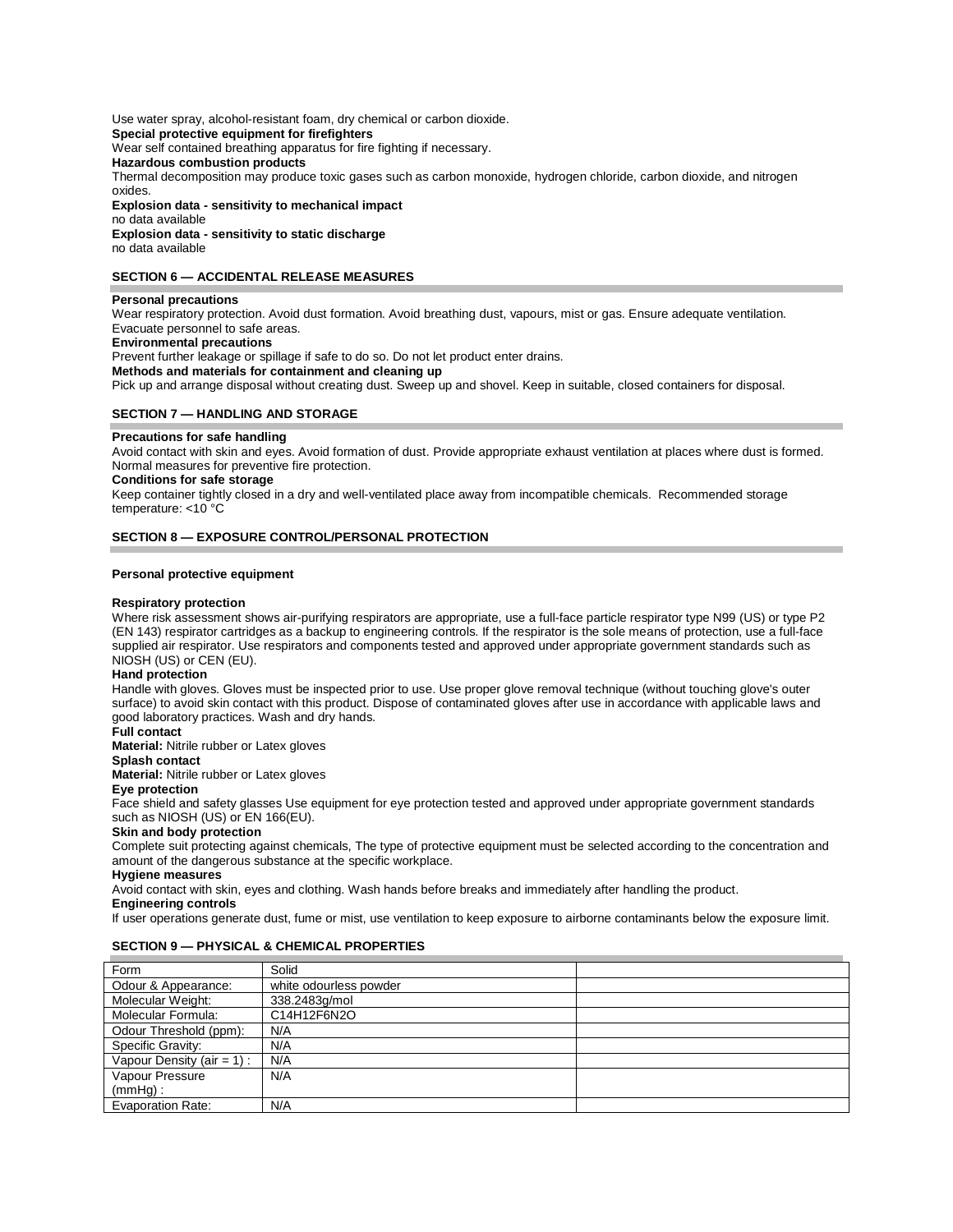| Boiling Point (°C) :    | N/A |  |
|-------------------------|-----|--|
| Freezing Point (°C):    | N/A |  |
| pH Coefficient of       | N/A |  |
| Water/Oil Distribution: |     |  |

## **SECTION 10 — STABILITY AND REACTIVITY**

| <b>Chemically Stable</b>       | Yes                                                                                    |
|--------------------------------|----------------------------------------------------------------------------------------|
| Incompatibility:               | <b>Strong Oxidizers</b>                                                                |
| Thermal                        | Protect from light and heat.                                                           |
| Decomposition/Conditions to be |                                                                                        |
| avoided:                       |                                                                                        |
| Hazardous Decomposition        | Thermal decomposition may produce toxic gases such as carbon monoxide, carbon dioxide, |
| Products:                      | and nitrogen oxides.                                                                   |

#### **SECTION 11 — TOXICOLOGICAL PROPERTIES**

| Acute Exposure:             | May be harmful by inhalation, ingestion or eye and/or skin absorption.                |
|-----------------------------|---------------------------------------------------------------------------------------|
| Chronic Exposure:           | not available                                                                         |
| Exposure Limits: (value,    | not available                                                                         |
| source, date)               |                                                                                       |
| Irritancy:                  | May cause irritation to eye, mucous membranes, upper respiratory system, and/or skin. |
| Sensitization:              | not available                                                                         |
| Carcinogenicity:            | not available                                                                         |
| Reproductive Toxicity:      | not available                                                                         |
| Teratogenicity:             | not available                                                                         |
| Mutagenicity:               | not available                                                                         |
| STOT-single exposure        | not available                                                                         |
| STOT-repeat exposure        | not available                                                                         |
| <b>Potential Health</b>     | Inhalation- May be harmful if inhaled. May cause respiratory tract irritation         |
| Hazards                     | Ingestion- May be harmful if swallowed.                                               |
|                             | Skin- May be harmful if absorbed through skin. May cause skin irritation.             |
|                             | Eyes- May cause eye irritation.                                                       |
| <b>Synergistic Effects:</b> | not available                                                                         |

#### **SECTION 12 — ECOLOGICAL INFO**

| Toxicity:                        | not available                                                      |
|----------------------------------|--------------------------------------------------------------------|
| Persistence & degradability:     | not available                                                      |
| <b>Bioaccumulation Potential</b> | not available                                                      |
| Waste Disposal:                  | Dispose of according to local and regional authority requirements. |
| Mobility in soil:                | not available                                                      |
| PBT & vPvB assessment:           | not available                                                      |
| Other adverse effects            | not available                                                      |

#### **SECTION 13 — FIRST AID MEASURES**

These disposal guidelines are for catalog-sized quantities only. Federal regulations may apply to empty container. Provincial and/or local guidelines may be different. Dispose in accordance with regulations or by a licensed disposal company.

#### **SECTION 14 — TRANSPORT INFO**

**TDG (Canada):** Not dangerous goods **IMDG:** Not dangerous goods **IATA:** Not dangerous goods **UN#:** not available

#### **SECTION 15 — REGULATORY INFO**

This compound has been classified in accordance with the hazard criteria of; Hazardous Products Regulations (HPR) and the SDS contains all the information required by the HPR.

#### **SECTION 16 — OTHER INFO**

Acute toxicity – Oral, Dermal, Inhalation (Category 4) H303: May be harmful if swallowed. H313+H333, May be harmful if in contact with skin or if inhaled H319: Causes serious eye irritation